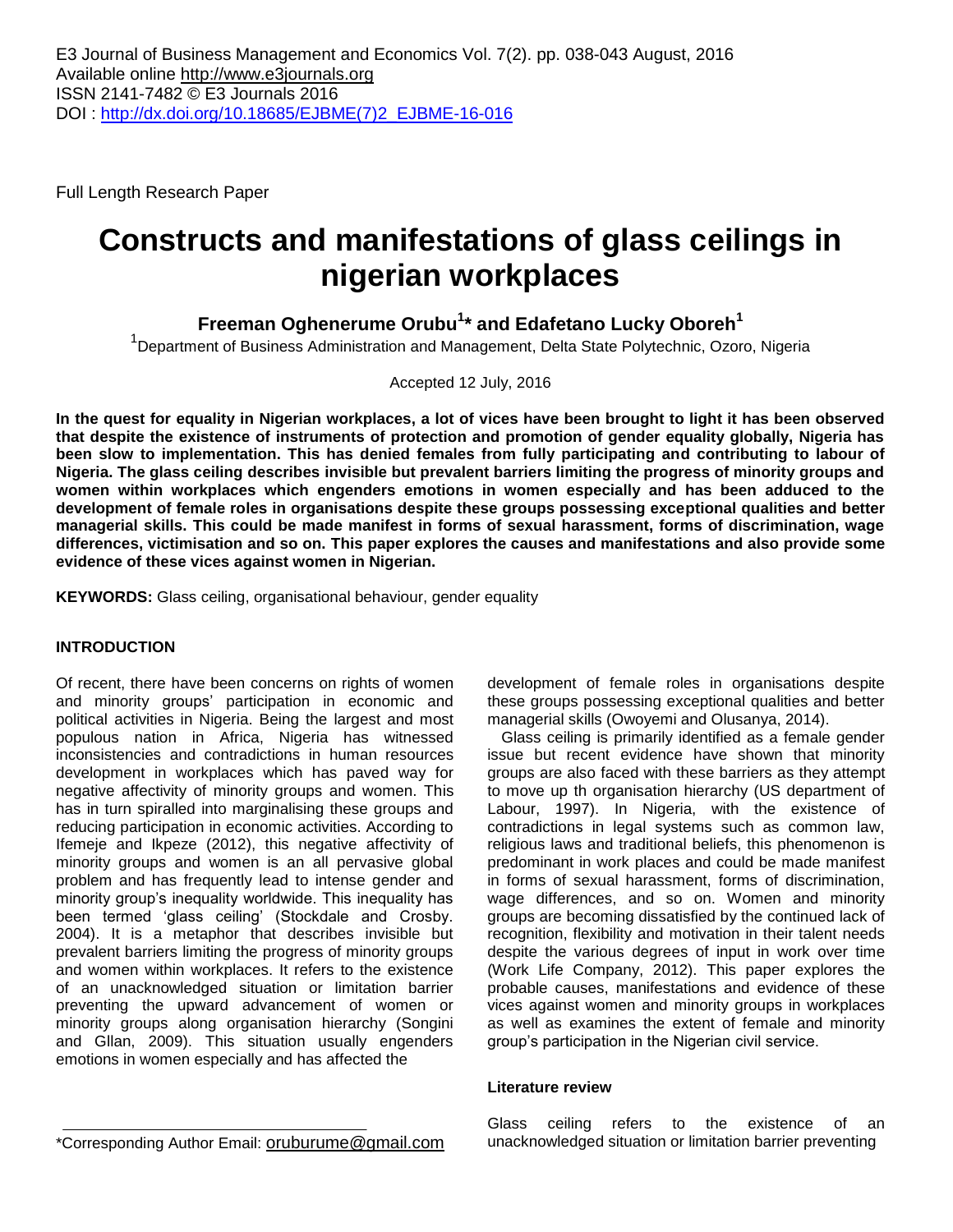the upward advancement of women or minority groups along the organisational hierarchy (Songini and Gnan 2009). This normally refers to a situation where there is an immediate stop in the progression of a qualified person in an orgainsation, these barriers which are usually invisible affect minority groups and women more as it helps in preventing these groups from securing high pay as well as high level management positions (Cotter et al., 2001). The concept of glass ceilings was first used by in 1984 by Nora Frenkiel an editor in the wall street journal calling this point where women reach and get stuck on the top of the middle management 'glass ceiling' (Longo and Strachey 2008). It assumes that the low representation of women in low management positions and decision making is not as a result of choice or failure by a woman but as a consequence of the sociological and structural barriers that exists in organisations which resulted from norms and interactions between participants. (Vaughan and Hogg, 2008). Gilberman, 1998, went further to observe that female managerial style, despite been better has continued to experience incredulity by the male gender and as such have received low ratings.

Glass ceilings exists in part, to links between the male stereotyping in the sense that qualities are being given to males in terms of logical reasoning, strategic, competitive and aggressive decision making (Korac-Kakabdase and Kouzmin, 1997). This barrier reflects discrimination and unequal differential treatment of a group of individuals specifically directed towards women and more recently minority groups. Many share a cultural belief that women are not supposed to be in top level power positions. At the uppermost level, this barrier comes into play, thus stereotyping based on gender of group, despite identical education attainment, ambition, and commitment to career.

## **Constructs and manifestations**

It defines an artificial barrier existent in organisations and these barriers are based on attitudes and bias preventing individual minority groups and females from advancing into top management positions. (US Dept of Labour, 1991). This has helped greatly in building barriers against women and minority groups in organisations.

#### **Gender based management**

The personification of male gender managerial culture is still an ongoing phenomenon in Nigeria's academic and business settings despite recognized behavioural differences between the male and female gender that none is inferior. To support this argument, Owoyemi and Olusanya, (2014) talked about the same educational training process both gender undergoes before joining

the labour market and there is evidence to suggest female and most minority groups do better, so there is no difference in the skills acquired by the male gender as when levels of education are controlled in organisation there exists no significant difference between the male and female gender as well as minority groups managerial skills. Benis (1993) also argued that the only visible difference between the two genders is that the female has not learned to behave like the male gender or an adapted female. In an organisation, failure of the female gender to act in ways that is more efficient and harmonises with the ongoing culture of an instutionalised male manager, signals that the female manager cannot be trusted and is an outsider, this leads to a situation where recruiting of staffs and advancement of female gender relies solely on the male stereotype syndrome. (Burton, 1991). The glass ceiling situation is further strengthened by perception of thinking and organisational psycho-structures which are mainly stereotyped to the male gender (Cotter et al., 2001). These values of male stereotyping and exclusion of the female gender from management builds barriers over time and are a major hindrance to the progression on the career path of talented women and minority groups. Discrimination in Nigerian workplaces on the basis of gender has gathered a lot of attention, and this could be made manifest in preferential treatment, harassment, and victimisation (Trentham and Larwood, 1998).

In a research conducted by (Gibelman, 1998) it was discovered that management roles have over time been modelled to fit the male gender personality, only in some cases women are given promotions based on their demonstrated ability, and then the issue of what constitutes power comes up as it is viewed differently from both gender. In Nigeria, a former female speaker at the Federal House of Representatives was impeached on grounds that she awarded a contract which was ambiguous. After her impeachment, this same contract was awarded at a higher amount ro a male contractor. Also, in one of the northern states, a female member of the state house of representatives was given a one year suspension as she 'dared' to summon the house for taking a decision without her being present (Vangaurd, 2013). There are also cases of females being excluded or victimised from top positions despite being qualified. This male stereotyping has indeed been adduced to historical facts that male genders are able to hold power for a longer time and are free of child bearing and all the decision making hassles of the female gender (Korac-Kakabdase and Kouzmin, 1997).

#### **Commitment to work and gender distinctions**

Through an organisational culture on behavioural differences between the male and female gender, employers have a belief that women are less committed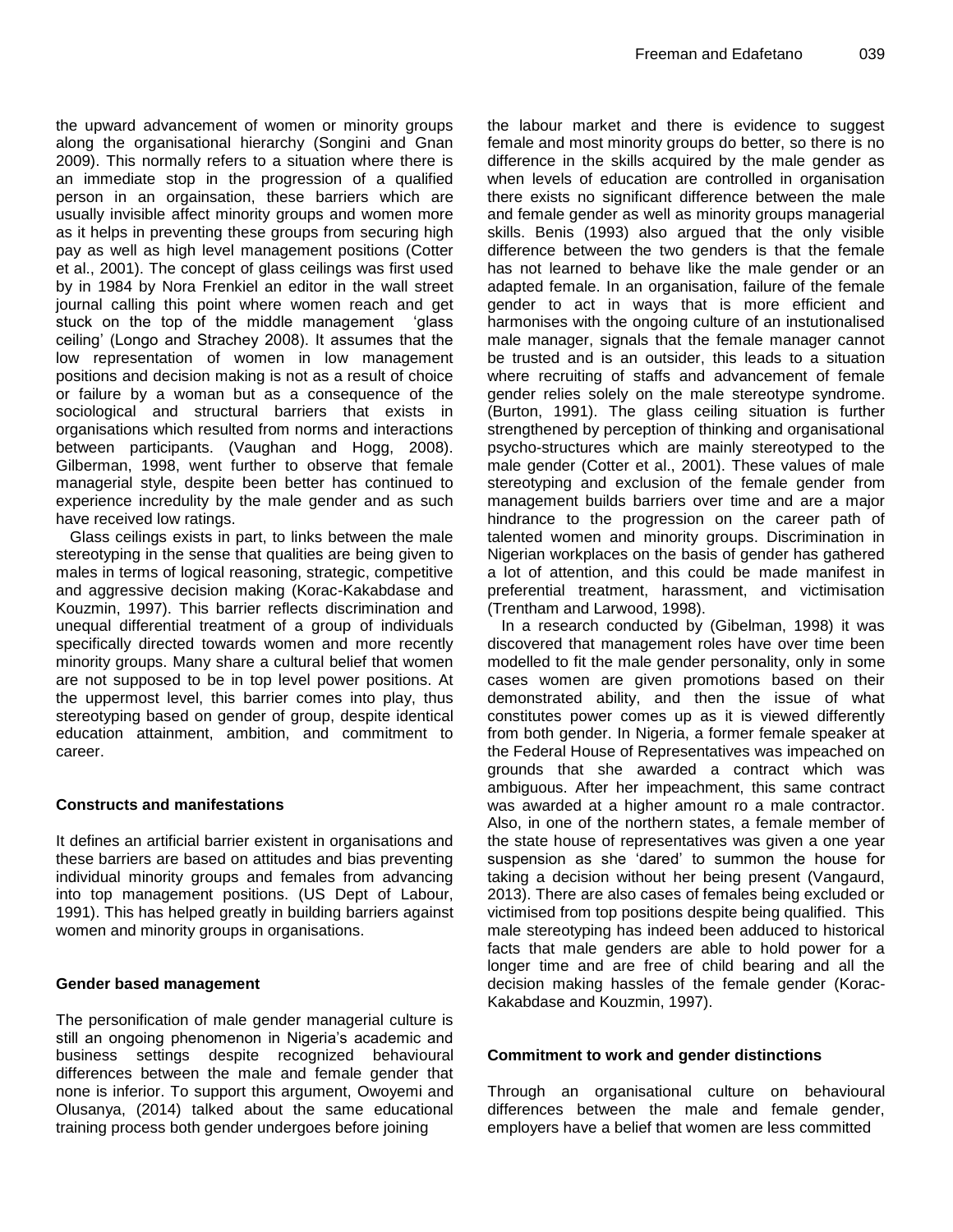to their jobs as there exists a tendency to quit in other to fulfil family obligations and recently, organisations are less likely to invest in female gender; but in fact this is not true as studies have shown that the drawback is due to lack of opportunities available to them as women are becoming dissatisfied by lack of flexibility and recognition in their needs and talents (Dreher, 2003). For minority groups it becomes different as direct and indirect discrimination is used as tools against them in forms of sexual harassment, victimization, this greatly hinders their tendency to be less committed to their jobs as it causes low self esteem as it affects the employee psychologically (Vaughan and Hoggs, 2008).

## **Wage differences**

Wage differences in work places has to do with the relative differences in earnings between males and females. In Nigeria, UNDP (2009), observed that the inequality in wage differences increased between 1980 to 2008. Despite having vast resources and the government being the largest employer of labour, Nigeria still ranks among the world's unequal nations in terms of gender equality. Poverty which is wide spread has being adduced to manifest in unequal income distribution and this could affect women and minority groups alike (Fapohunda 2013). According Correll and Bernard (2011), gender pay differences is not unrelated to scope of reconciling work, family life, discrimination among other factors, and work segregation. Looking at this gender pay differences form another angle, a greater percentage of women tend to work on part-time basis, which usually involves lesser pay than full-time jobs, and the tendency to leave the labour force as issues of child birth and care increases as they progress on their jobs (Boushey, 2007). Gender pay differences could arise from occupational segregation in relation to male dominated jobs, flexibility of job roles, power in negotiating salaries and gender stereotypes. In terms of occupational segregation, Soetan (2002) noticed that over 50% of Nigerian women tend to engage in clerical, health care, teaching professions and social care, and as such are under represented in engineering jobs, managerial jobs, medical jobs as well as production jobs. For flexibility in job roles, women are more likely to choose flexible jobs over the rigid ones as it will afford them the opportunity to better manage work and family issues. Conscious of gender stereotypes, women are less likely to negotiate on wages. Olagbeji and Afolabi (2004) found that men aggressively negotiate more than women.

## **Mentoring**

Maume, (1999) observed that Lack of female mentor in organisations have also accounted for the continued

manifestation of glass ceiling on female gender, it can be noted that this is the opposite in male gender as mentoring organisational relationships foster transition into management for young male employees. Eventually, if a female employee rises to top management position, the problem of support from other female colleges comes into play (Leephart and Schumacher, 2005). Maume, 1999 further observed that male under representation in female professions worked for them as they regularly interacted with their fellow male supervisors sharing interests. This has accounted for their dominance in organisations.

## **Organisations accountability for women and minority groups**

Most organisations fail to include females in probable programs where identification of potential candidates who they believe can make good managers are spotted and Gibelman, 1998 links this to an organisational culture that believes women fear succeeding and may not be able to cope with managerial positions as well as family commitments. Most organisations do not take records or are ignorant to track the number of females or minority groups that take part in high potential programs or create a fair mix or both sexes and groups, this makes it possible for the continued stereotyping of managerial attributes to the males present and in the long run, get in the way of advancing career women as well as minority groups (Cotter et al., 2001). Organisations think of future managers and supervisors as males or adapted few females because of the traditional norm that exists in the company so it faces problems of no standard procedures for identifying suitable candidates for managerial positions (Leephart and Schumacher, 2009). Also, glass and concrete ceilings is made manifest through leadership in organisations due to over emphasis on competition rather than collaboration from both sexes and minority groups (Dreher, 2003).

## **Workplace Environment**

Despite the importance of equality between genders and minority groups in workplace, there exists a wide range of complex issues that arise from workplace disclosure in the organisation; this has made access to resources and power still largely determined by sex, class and race. Lack of equality in treatment of these groups exists in organisations as it has not extensively implemented policies that attempt to adjust the position of females in work place (Strachan and Burgess, 1998). Organisation fails to get to the roots of gender and minority groups inequality and the usual case is allowing women to adapt themselves to the male managerial norm, in doing this the females encounter barriers created by the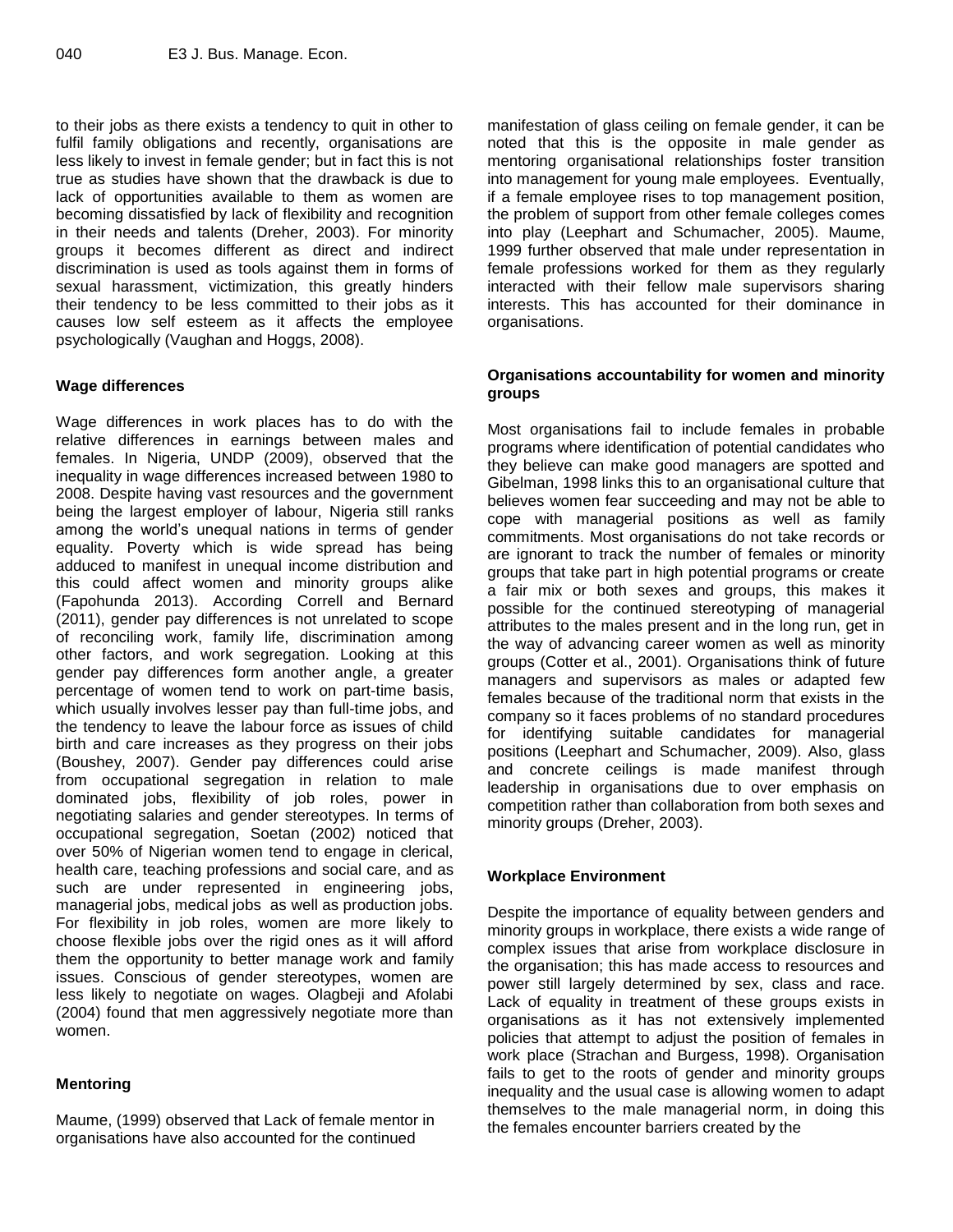organisational work place and male managers with some female managers inclusive do not recognise their achievements (Korac-Kakabdase and Kouzmin, 1997). In the past two decades, due to the dissatisfaction of females in workplace, organisational policies have been implemented to adjust the position of women and minority groups in work place, having seen these groups as deficient and needing help, but these processes of ensuring equality in work place engenders hostility from dominant males since women benefit from these special treatments (Strachan and Burgess, 1998).

# **Contributory factors to women's discrimination in Nigeria**

There are different complimentary factors that have created a fertile ground for gender discrimination to proliferate in Nigeria. Although these factors are interrelated; they are different to some extent. These factors, termed antecedents to women's discrimination are discussed below:

**Cultural and Societal factors:** A woman is regarded as second or minor to a man and are expected to perform all domestic chores. Early marriages and women with some form of formal education are saddled with responsibilities that make it difficult for women to improve themselves. Moreover most families in Nigeria encourage male children to be more aspiring than female, coupled with the fact that women have ascribed a division of labour to themselves ( for instance, women would rather take care of the home).

**Religious constraints:** Some religious practices limit women. For example, purdah (Moslem), early marriages and extreme submission (Christianity) with a theological root imbedded in the Holy Bible. Religious books have affirmed that the men are the head. For example, the honour of a Moslem family is represented by the purity of its women. Since education and career is liberating, it is believed that the liberating effects may contaminate the purity of women.

**Biological constraints:** This factor is always provided as evidence to support discrimination against women. In describing women's anatomy, Freud (1933) argued that the female reproductive system is an exonarable vise that keeps women emotionally unstable, submissive, passive and devoid of creative intellectual potential. For instance, pregnancy and childbirth makes them sometimes unfit for occupations that are rigorous. Hence, the divided loyalty between a woman's anatomy, work and home will have an adverse effect on her career. Although this factor has been disproved in different studies (Orubu 2014, This divided loyalty can lead to role conflicts and low participation in paid employment.

# **Preventing gender discrimination at work**

The onus of preventing women's discrimination at work is on the lawmaker and employers are large. The national policy makers and necessary law enforcing agents should ensure that all policies from the recruitment to the hiring, compensation and benefits do not violate the employees' rights. Strict actions and sanctions should be taken by the federal and state government and management of the organisation against violators.

#### **More awareness**

The relegation of women into certain occupations and bottom occupational levels is as a result of the primary status of women as mothers; secondary bread winners to men; less geographically mobile and large reserve of employable women means supply will exceed demand and organisational's rules and statements. Limiting women economically is a violation of their rights, coupled with the facts that women are still contributing significantly to the socio-economical development of Nigeria irrespective of the occupational restriction they are exposed to. This has now made employers of labour and government agencies both at federal and states level to derive special measures to promote gender equality. For instance, the introduction of flexi and part time working pattern for women; the establishments of daycare centres and crèches within office premises and hospitals, in order to help women cope with their families and official responsibilities are getting more popular in Nigeria. Government at all levels are combating discriminatory traditional practices against women such as early marriages and the institutionalisation of their domestic roles. Other measures aimed that empowering women economically and socially include the provision of microcredit; establishment of women's cooperative societies in rural areas; establishment of skills-acquisition centres throughout the states and the setting of targets for women's economic advancement in the National Economic Policy. These entire positive moves toward eradicating the discrimination of women are complemented by a continuous and sustained sensitisation and advocacy programmes, resulting in a modest decline of discriminating against women in paid employment in Nigeria.

## **Evidence**

At present, forces such as discrimination and harassment at work places have greatly hindered women employability. This is in part, linked to cultural and social values such as functional education marriage and responsibilities involved. From the table (table 1) it is seen that the female employment rate has been growing slowly since 2000, although the male employment rate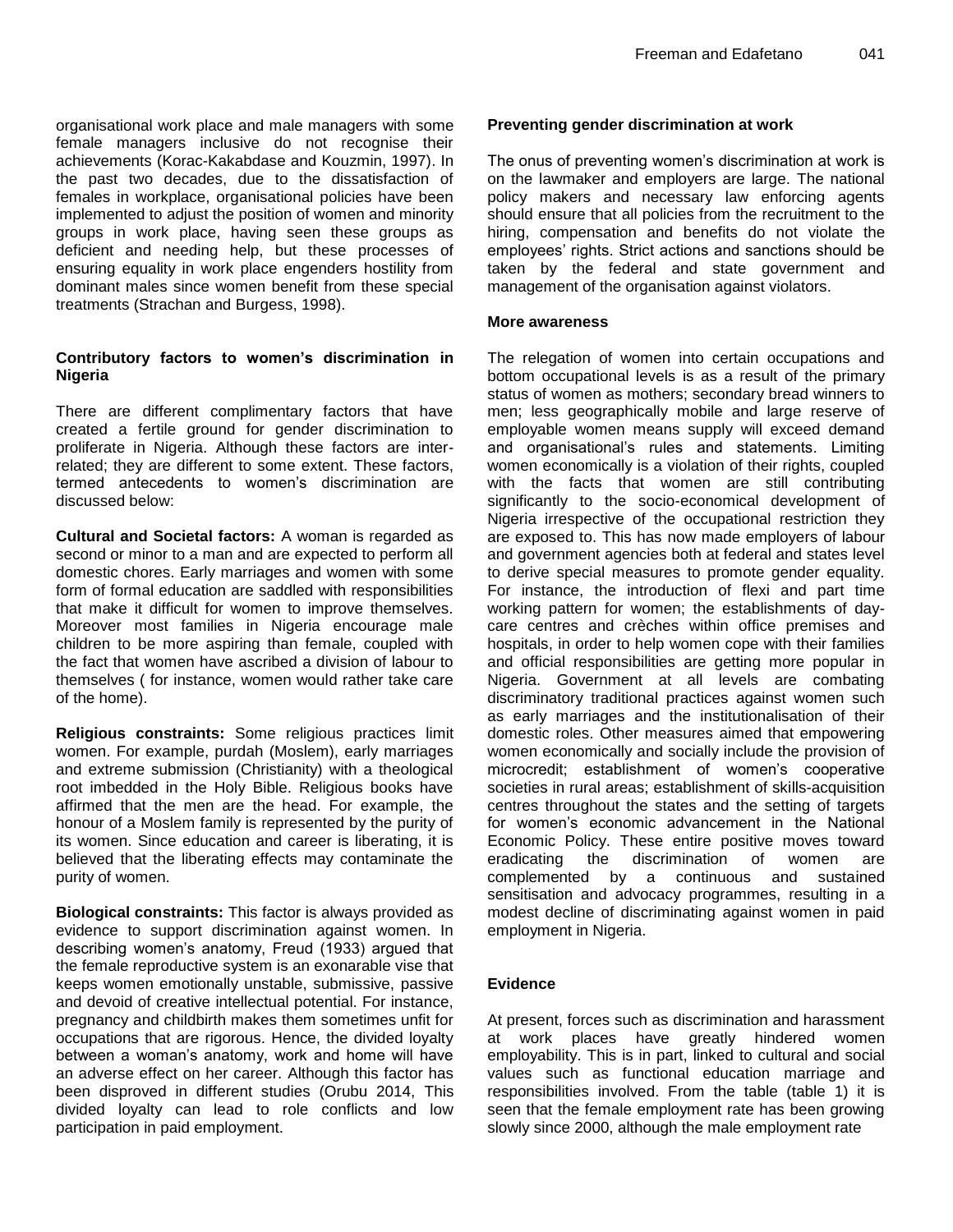| Year | <b>Male</b> | Female                 | <b>Male</b> | <b>Female</b>            |
|------|-------------|------------------------|-------------|--------------------------|
|      |             | <b>Employment Rate</b> |             | <b>Unemployment Rate</b> |
| 2000 |             |                        | 13.1        |                          |
| 2001 |             |                        | 13.6        |                          |
| 2002 |             |                        | 12.6        |                          |
| 2003 |             |                        | 14.8        |                          |
| 2004 |             |                        | 13.4        |                          |
| 2005 | 57.3        | 44                     | 11.9        |                          |
| 2006 | 57.5        | 44.1                   | 12.3        |                          |
| 2007 | 57.7        | 44.2                   | 12.3        |                          |
| 2008 | 57.9        | 44.2                   | 12.7        |                          |
| 2009 | 58.1        | 44.3                   | 14.9        |                          |
| 2010 | 58.3        | 44.4                   | 19.7        |                          |
| 2011 | 58.5        | 44.5                   | 21.1        |                          |
| 2012 | 58.6        | 44.6                   | 23.9        |                          |
| 2013 | 58.8        | 44.7                   |             |                          |
| 2014 | 58.9        | 44.7                   |             |                          |
| 2015 | 58.8        | 44.6                   |             |                          |

|  |  | Table 1. Gender, Employment and Unemployment rate in Nigeria. |  |
|--|--|---------------------------------------------------------------|--|
|--|--|---------------------------------------------------------------|--|

Source: National Bureau of Statistics, 2015

**Table 2.** Percentage of education by gender

| Year | <b>Male</b> | <b>Female</b> |
|------|-------------|---------------|
| 2000 | 82          | 67            |
| 2001 | 82          | 67            |
| 2002 | 82          | 67            |
| 2003 | 82          | 67            |
| 2004 | 82          | 67            |
| 2005 | 82          | 67            |
| 2006 | 82          | 67            |
| 2007 | 82          | 67            |
| 2008 | 82          | 67            |
| 2009 | 82          | 67            |
| 2010 | 82          | 67            |
| 2011 | 77          | 72            |
| 2012 | 80          | 77            |
| 2013 | 81          | 75            |
| 2014 | 78          | 72            |
| 2015 | 72          | 68            |

Source: Education Policy and Data Centre 2015

has been fairly constant. This can be linked to the economic hardships currently being experienced (CBN, 2014). in terms of unemployment, more females have been out of work or have had no work as the female unemployment rate has declined at a rate of 0.3% each year since 2005.

Education arms an individual with marketable skills needed to reduce poverty. But this area has been under exploited in Nigeria as it is evident from the budgetary allocation (CBN 2014). Educated males up to tertiary level is more than females, (see table 2) and educated females rate has been fairly constant up till 2010, then was on the increase till 2014. 2015 recorded a decline in female education. This could be adduced to economic decline in recent years. In a survey by education policy and data centre, more females end up being out of school than males in Nigeria (See table 3).

The political scenario has not been left untouched by the glass ceiling, as since the inception of democracy in 1999, female participation in politics has been low Maclosky (1968) defines political participation as a voluntary activity shared be members of the society in selection of their rulers. Several factors including low funding, cultural factors, mentoring, women perception of politics, absence of self confidence and self inflicted glass ceiling has being identified as factors inhibiting women participation in politics. In Nigeria, female participation in politics has been low (see Table 4) as there has been no female President, or Governor.

#### **CONCLUSION**

The paper has been able to establish that gender political inequality and women's political underrepresentation in Nigeria over years are pervasive. Also identified in the paper are the factors responsible for this poor state of women in work places, which is due to the invisible barriers that impinge on their participation or under representation in politics, education and workplaces.

Generally speaking, improving access to quality of education is something a country can invest in and expect rewards. Female education will increase social